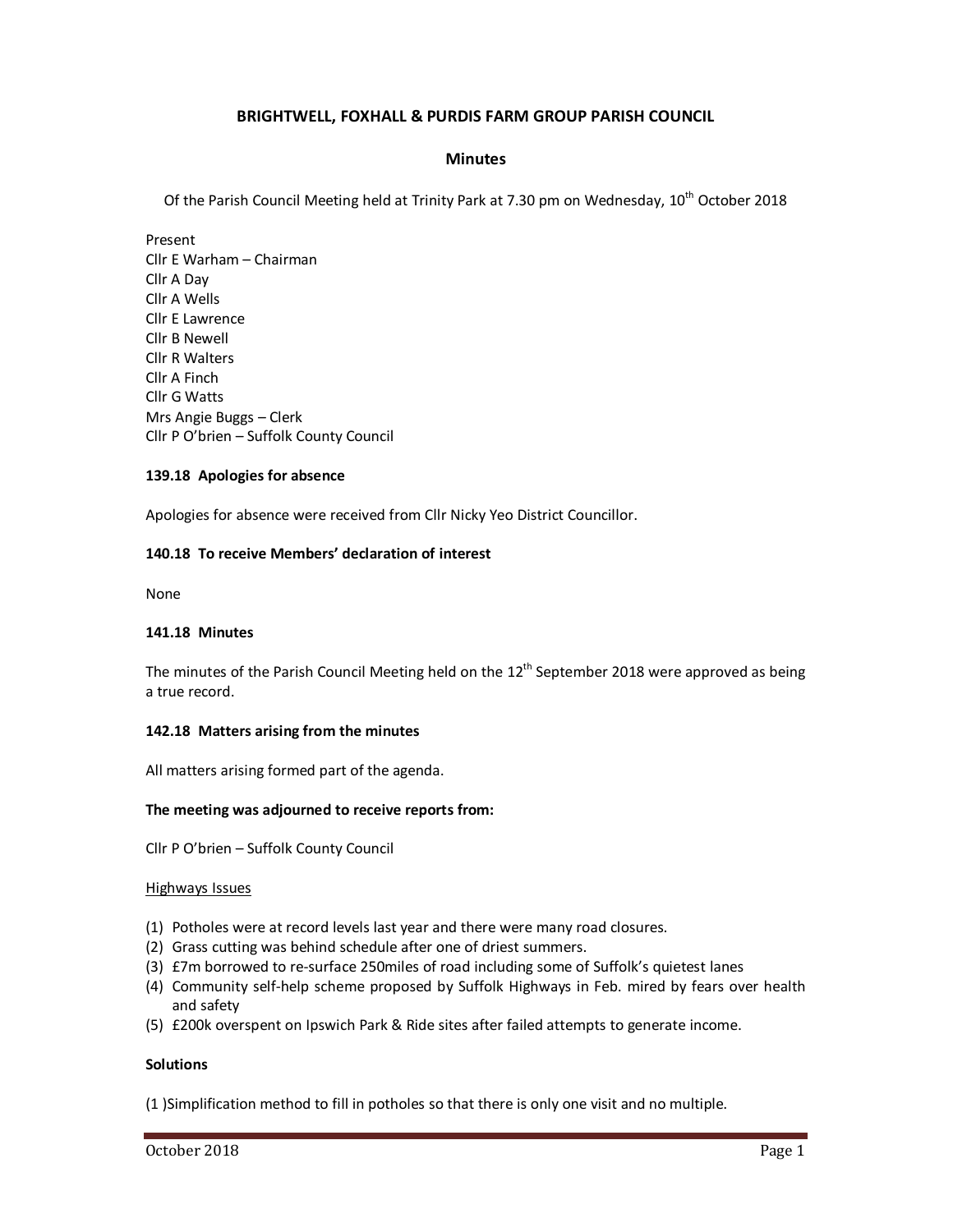(2) New contracts for grass cutting (3) Next year's surfacing programme to reflect local knowledge (4) Launch of community self-help this autumn but need funding to run health and safety training for volunteers.

(5) An innovative scheme to tackle parking and raise money.

Suffolk County Council Trading Standards propose an updated Enforcement Policy and that this policy is used to make sure Trading Standards enforces the law fairly. Suffolk County Council Trading Standards carries out a range of enforcement action in the county, from investigating online sales of counterfeit clothing to fraudulent business practices or poor workmanship by rogue traders. Investigations involve working with partner agencies. This year, Suffolk County Council Trading Standards has been working more closely with Norfolk County Council Trading Standards. This updated policy incorporates guidance from Norfolk, to offer a consistent approach to enforcement in the East. It provides a framework to ensure that enforcement is delivered in an equitable, practical and consistent manner. Comments are invited, by October 21st, on the newly revised Enforcement Policy and a short survey can be found on Trading Standards draft enforcement policy consultation.

#### Specialist Education

The demand for specialist education places in Suffolk is rising rapidly due to the county's population growth, advances in medicine and increasing complexity of special educational needs. The challenges Suffolk is facing mirror the national picture.

A new special school in Lowestoft opened in September 2017 another will open in Ipswich in 2020. Several of the county's existing special schools have expanded work has also taken place to establish a number of additional specialist small groups for specific local needs.

#### Finance

I attended a meeting last week that emphasised the serious financial challenge Suffolk CC is facing. This is due to the impact of reduced funding for the council and increasing demand, particularly in the area of Children's Services. SCC has overspent by £8.6ml this year. Children's Services account for £5ml.

Savings are to be made by:

Changing the way SCC works; review major projects; re negotiate passenger transport contracts; strengthen Adult Services contract management; cutting Children's budgets that have underspent; lobbying government for more money.

Suffolk CC is not alone in this situation. All public bodies are having to deal with growing demand whilst less funding is available.

# Difficult times ahead.

It was agreed that the Clerk should invite Gladmans to the next meeting on the 14<sup>th</sup> November 2018. The meeting to start at 7.00 pm allowing a maximum of 45 mins for the presentation on the Land North & South of Bucklesham Road Nacton.

Cllr Nicky Yeo Suffolk Coastal District Council – no report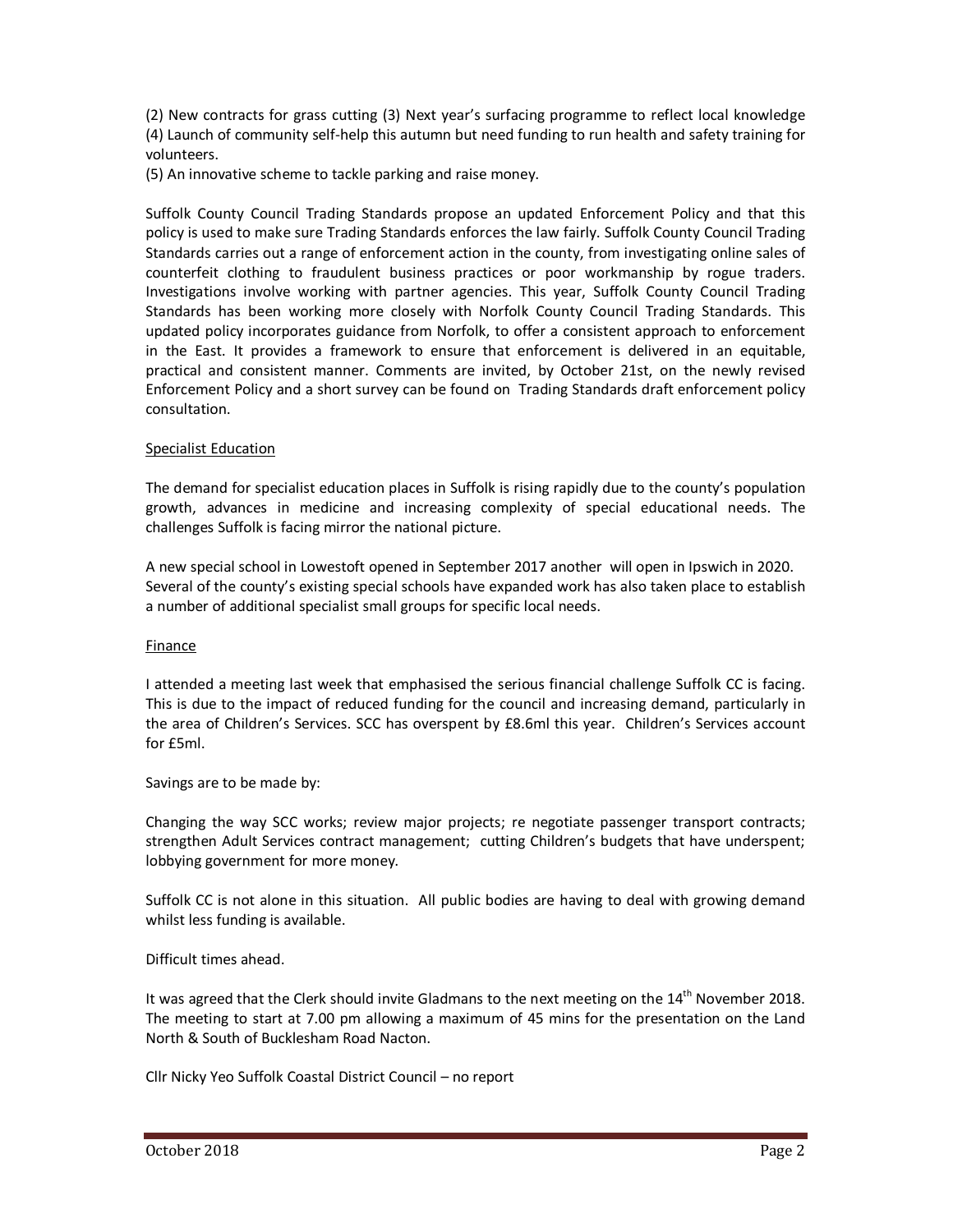## Question Time

None

The meeting was re-convened

## **143.18 Clerk's Report**

The purpose of this report is to update members on outstanding issues, items received after the deadline for agenda items, correspondence and action taken by the Clerk.

## Report from Information Commissioners Office

Across the world people have woken up to the importance of personal data and how it's used. Personal data has become the currency by which society does business, but advances in technology should not mean organisations racing ahead of people's rights – individuals should be the ones in control.

Our latest round of public research has found that one in three (34%) people have trust and confidence in companies and organisations storing and using their personal information. This is up from one in five people in 2017 (21%).

It's certainly positive news that more people now trust organisations with their data and the GDPR and the new Data Protection Act 2018 will have played a part in this. Many businesses, charities and public bodies have taken the time to explain the new rules and have taken on board new obligations to protect personal data.

However, there is still a long way to go and organisations need to realise that, unless they are trusted to properly look after people's personal data, they will fail to realise its potential benefits to their business and the wider economy.

#### Fly Tipping

LCPAS is aware that there has been an increase in rural fly-tipping. The information below sets out the information required to pursue a prosecution.

#### **Access the incident**

You must gather as much information as you can about:

- The circumstances, eg if anyone witnesses the fly-tipping, the date and time it took place and a description of any vehicles involved.
- Land type, eg relevant land\*, privately owned.
- Location eg highway verge, back alleyway, railway embankment, in a river
- The amount and type of waste, eg solid, liquid, gas
- Its potential effects eg how it may harm people, animals or the environment.

\* Council litter authorities (District) are responsible for relevant land where all of the following apply:

• It's open to the air on at least one side.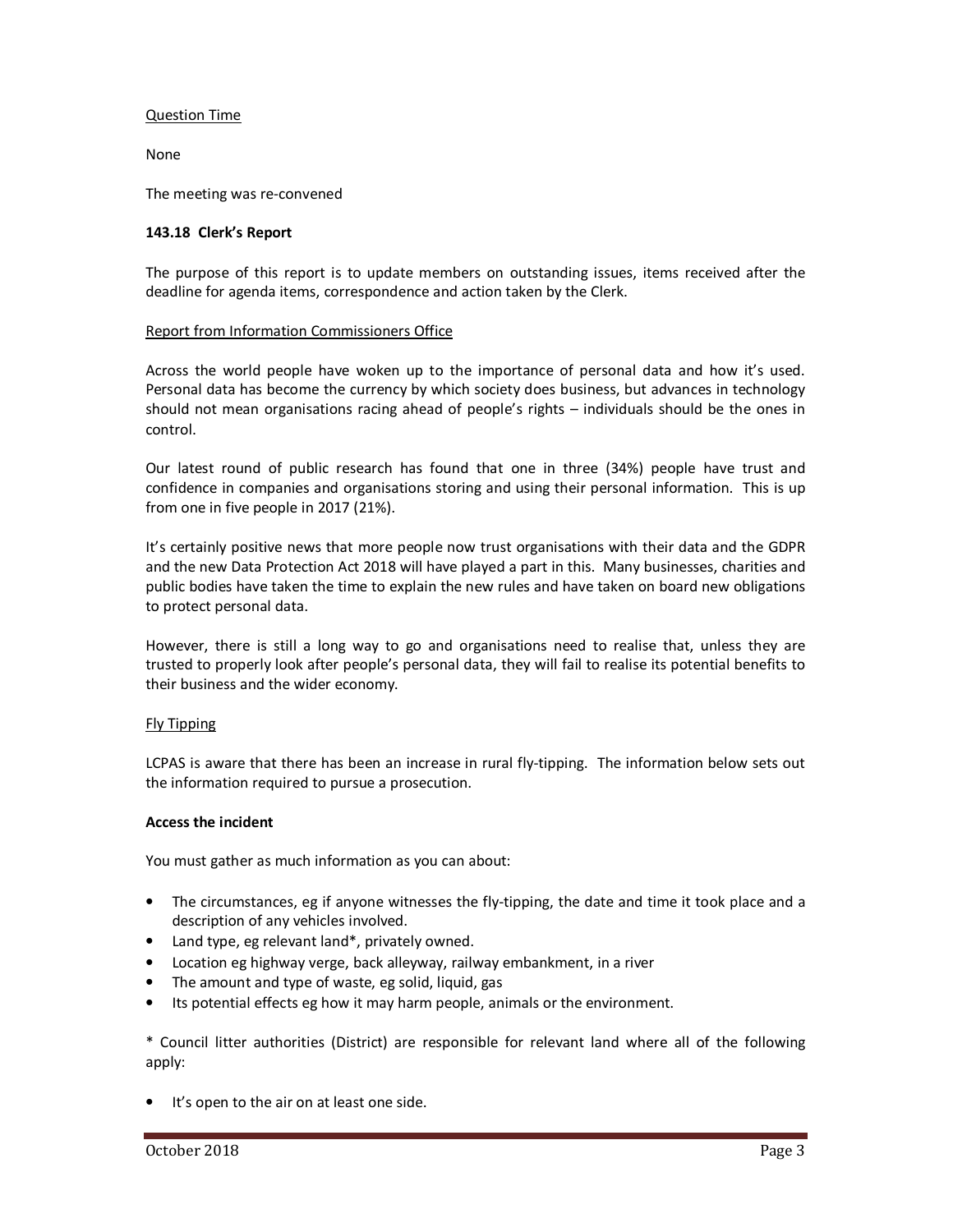- It' under their direct control.
- It's publicly accessible (with or without payment).

This is called 'relevant land'. Relevant land includes beaches (above the average high water mark).

## **Fly-tipping on land**

You must remove and dispose of all fly-tipped waste if it's on relevant land.

However, you need to contact the Environment Agency if the illegally dumped waste is:

- More than 20 tonnes (about 20 cubic metres).
- More than 5 cubic metres of fibrous asbestos or 75 litres of potentially hazardous waste in drums or containers.
- Possibly linked to criminal business activity or organised crime.

Only refer small amounts of fly-tipping if you know it's linked to crime – you may want to develop a local agreement with the Environment Agency and other partners where there is a known waste crime problem.

If you find asbestos in the waste, report the fly-tipping incident to the Health and Safety Executive (HSE).

#### **Fly-tipping in water**

You must remove and dispose of fly-tipped waste in water. You may investigate or enforce if the waste:

- Is in ordinary watercourse or main river.
- May cause significant flood risk on an ordinary watercourse.
- Risks polluting a non-controlled water.

The Environment Agency is responsible for arranging removal and disposal and may investigate or enforce when there is:

- Significant flood risk on a main river or critical ordinary watercourse.
- Risk of pollution to controlled water.

#### **144.18 Bus Shelter – Bucklesham Road**

Cllr Walters said that he had been asking the Golf Club that the legal document for the bus shelter be finalised and signed as soon as possible and had written to both the Golf Club Legal representative and the Chairman. **Action: Cllr Walters** 

#### **145.18 Community Governance Review by Martlesham Parish Council**

The Clerk reported that she had received an email from the Clerk of Martlesham Parish Council that it wishes to approach the District Council to establish a Community Governance Review (CGR). The aim of the review will be the modification of the boundaries of the parish to take account of the Brightwell Lakes development.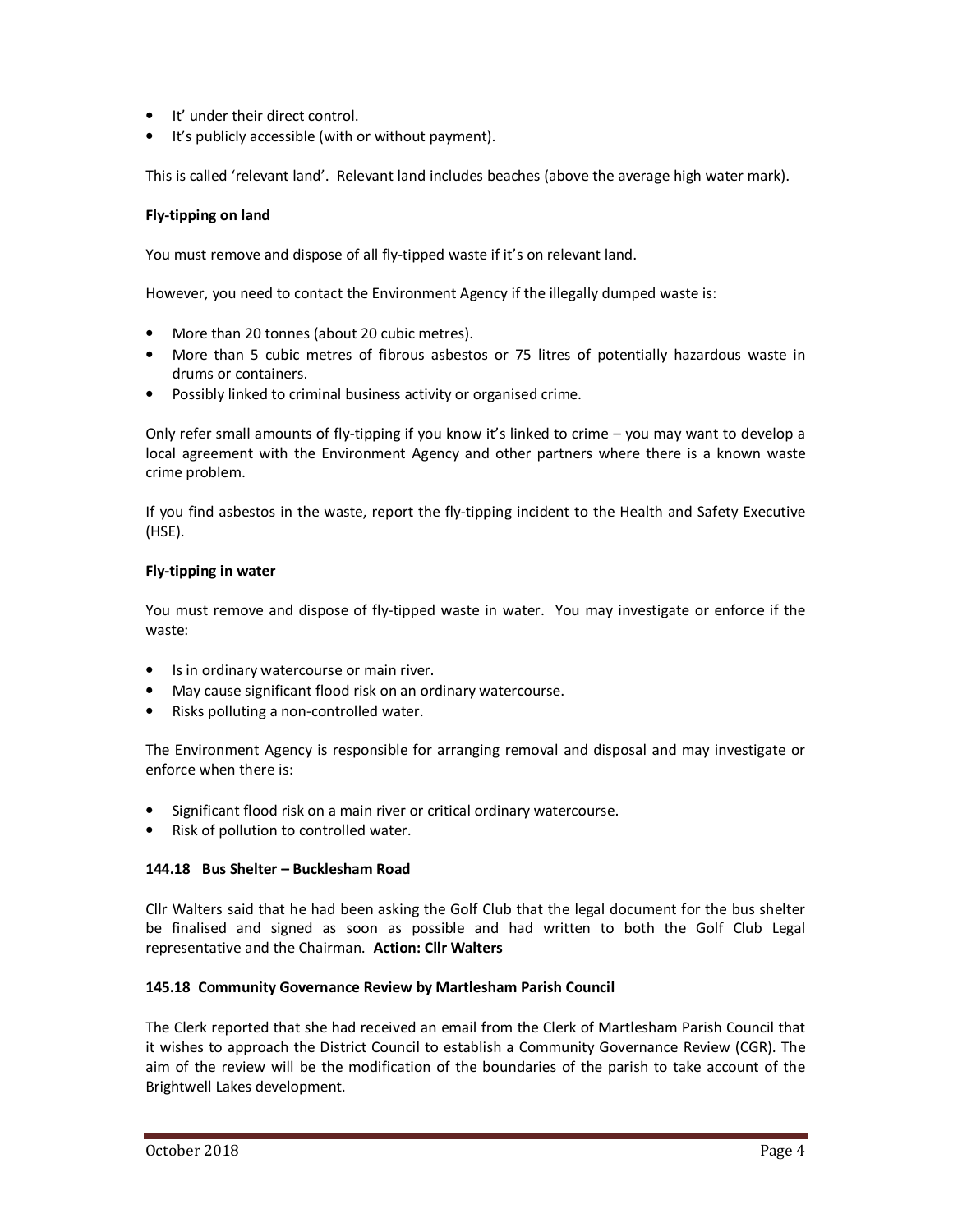Martlesham state that the national guidelines advise a community governance review be undertaken "…in circumstances such as where there have been changes in population, or in reaction to specific or local new issues … for example, over time communities may expand with new housing developments. This can often lead to existing parish boundaries becoming anomalous as new houses as built across the boundaries resulting in people being in different parishes from their neighbours."

In light of its made Neighbourhood Plan the Council has agreed that it will work to integrate Brightwell Lakes with the rest of Martlesham in furtherance of the NP vision statement:

 *'As Martlesham evolves and grows it will preserve the best of what already exists and harmoniously incorporate the new with the result that the whole will be better than the sum of its parts.* 

*It will be a community which will:* 

*1. contain a variety of well-designed housing types for sale or rent to meet the needs of residents of all ages, whether employed or retired, and suiting varied domestic circumstances* 

*2. provide a modern infrastructure and diverse, adaptable accommodation to encourage the retention, creation and success of businesses of all sizes including high tech and skilled jobs, with low rental starter units available to encourage local people to start businesses here;* 

*3. respect and protect the natural and historic environment and the open spaces between the built up areas;* 

*4. contain a diverse range of residential, community, leisure, employment and retail areas, linked by safe walking, cycling and public transport links, with these links extending to the nearby open countryside and beyond;* 

*5. build on its strengths as a welcoming, safe and peaceful place to live with a strong sense of community with a thriving society of neighbours, groups and organisations providing support and facilities for all residents.'*

Martlesham Parish Council are asking for the views of Brightwell, Foxhall & Purdis Farm Group Parish Council

The following discussion councillors requested that the Clerk write to Martlesham Parish Council requesting a copy of the map showing the proposed boundary changes. **Action: Clerk**

# **146.18 Data Protection – Recording of names of members of the public who wish to speak at Parish Council Meetings**

Cllr Day reported that under the new data protection laws he felt that the Parish Council needed to ask permission of any member of the public who speaks at meetings that their name is recorded in the minutes. Following discussion, it was agreed that Cllr Day would update the Parish Council's CDPR procedures to reflect this point. **Action: Cllr Day / Clerk** 

# **147.18 VAS Equipment**

Cllr Finch reported that he had nothing to update re the VAS Equipment. The pole for mounting the VAS sign has still not been replaced adjacent to the Golf Club. A suggestion was made that the VAS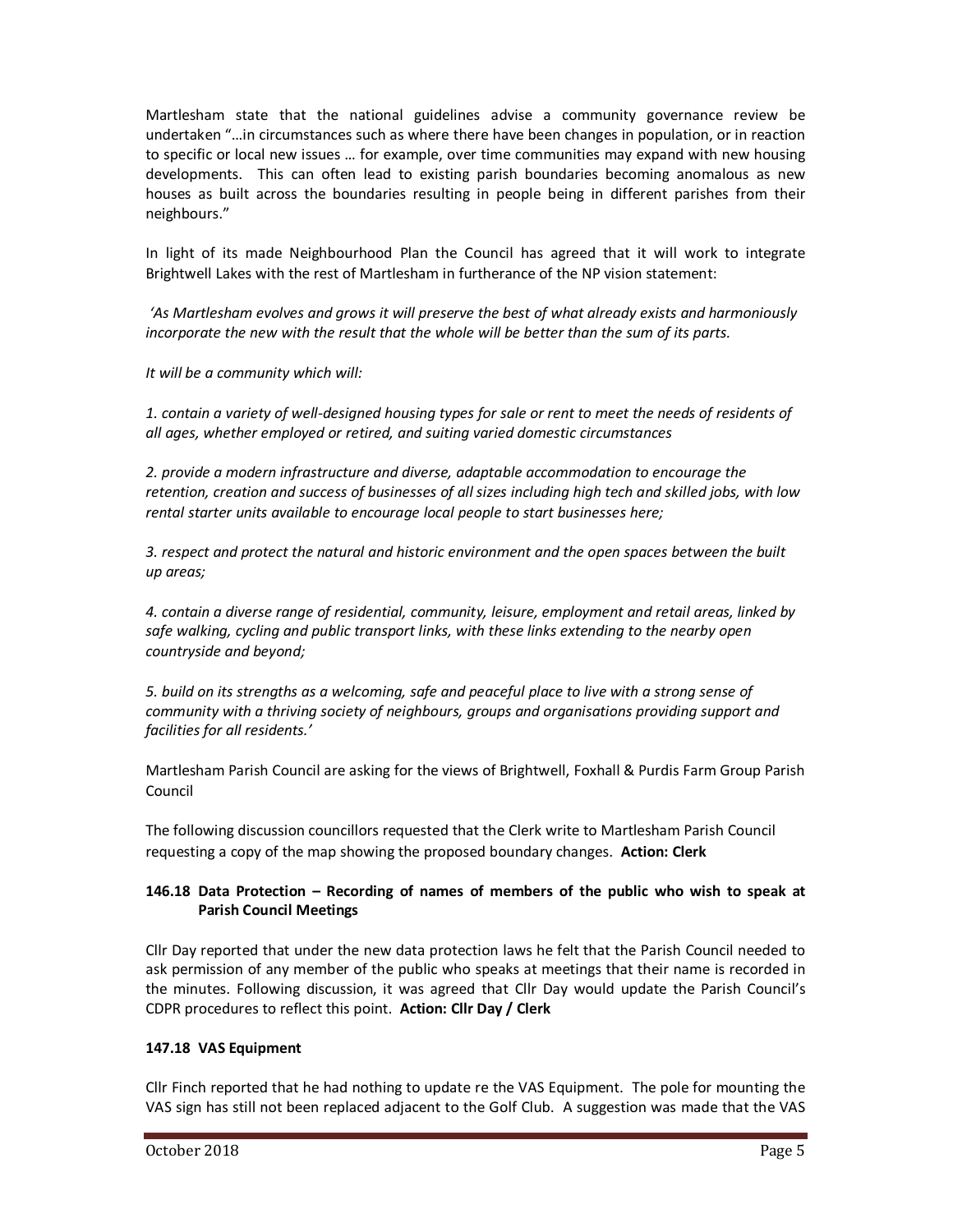equipment could be anchored to the bus stop sign. Cllr Walters and Cllr Finch to investigate. **Action: Cllr Finch / Cllr Walters** 

## **148.18 To discuss the CIL receipts allocated to Foxhall because of the Straight Road development**

It was agreed to defer this item until the next meeting. **Action: Clerk** 

#### **149.18 To discuss Locality Budget 2018/2019**

It was agreed to defer this item until the next meeting. **Action: Clerk** 

## **150.18 Planning**

a. General

The Chairman of the Planning Committee reported that two items had been considered by the Planning Committee since the last meeting.

APP/058/2018 Peeler Elnham Drive Foxhall Appeal against the decision of SCDC to refuse planning permission of erection of two dwellings.

Cllr Watts reported that the application had lodged an appeal against the decision of the Planning Authority to refuse planning for two dwellings. The Parish Council did not object at the time, but the Planning Committee believed the site was small. Following discussion Cllr Watts proposed, seconded Cllr Warham that Cllr Watts sends a submission to the Inspector supporting the Planning Officer in refusing the application – all in favour. **Action: Cllr Watts / Clerk** 

DC/18/3823/SCO Waldringfield Golf Club Waldringfield Request for screening opinion.

Cllr Watts said the application is similar to their previous application. It is a request for a second option and not an actual application.

#### b. Brightwell Lakes

Refer to 145.18 Community Governance Review by Martlesham Parish Council above.

#### **151.18 Finance**

| <b>Income</b>                                              |           |
|------------------------------------------------------------|-----------|
| Precept SCDC                                               | £3,750.00 |
| Expenditure                                                |           |
| A J Buggs Salary and Expenses September 2018               | £318.57   |
| CAS Insurance Policy Renewal                               | £290.52   |
| Local Council Public Advisory Service Subscription Renewal | £100.00   |
| OneSuffolk Web Hosting                                     | £60.00    |

The Clerk reported that she had received an invoice for the new signs at the Straight Road / Felixstowe Road junction however councillors agreed that they would not settle the invoice until they had received pictures of the signs which were being installed. **Action: Clerk** 

Cllr Wells proposed, seconded Cllr Newell that the above expenditure is approved – all in favour.